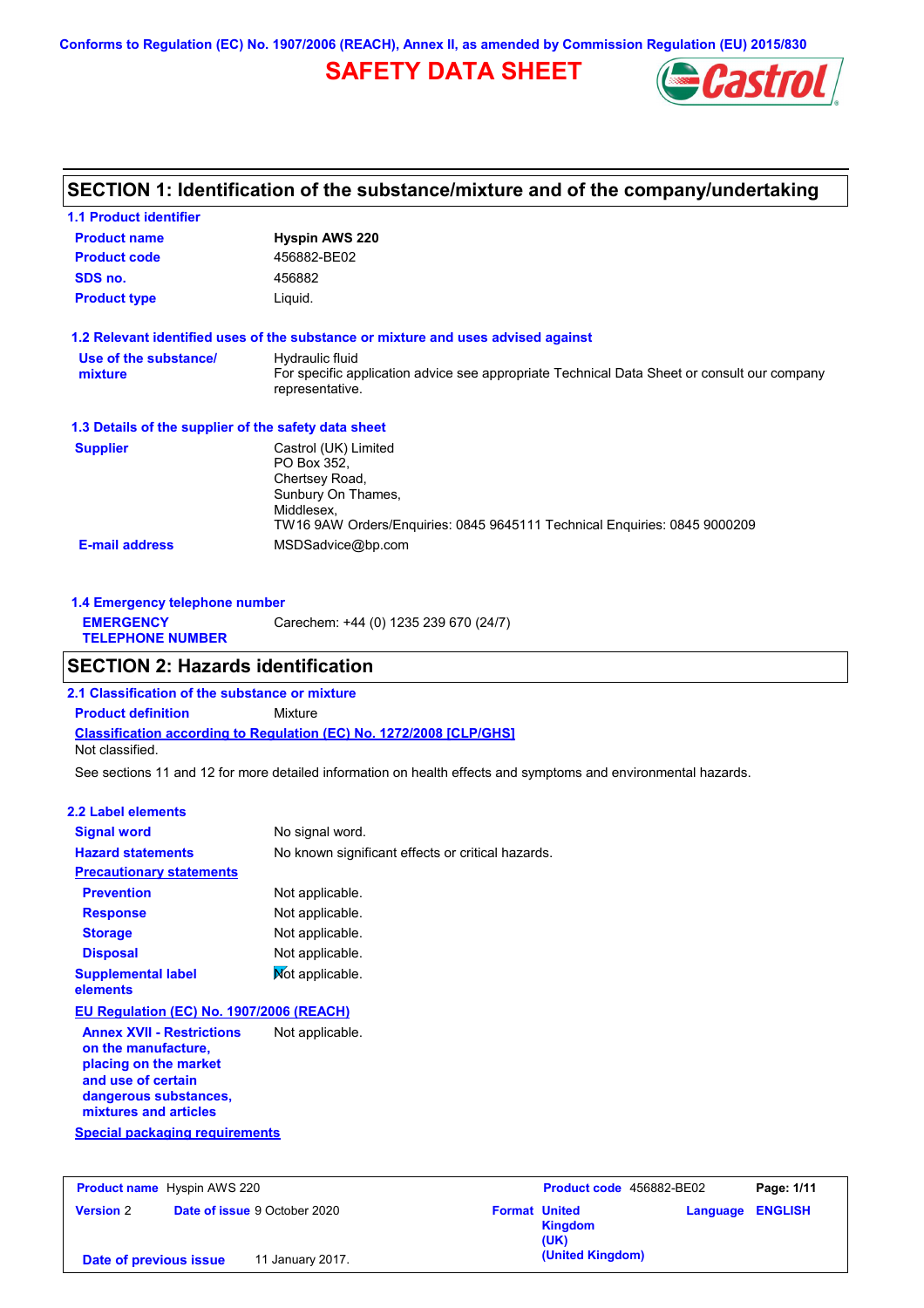## **SECTION 2: Hazards identification**

| <b>Containers to be fitted</b><br>with child-resistant<br>fastenings                                                     | Not applicable.                                                                                                                                                                                                                                                                        |  |  |  |
|--------------------------------------------------------------------------------------------------------------------------|----------------------------------------------------------------------------------------------------------------------------------------------------------------------------------------------------------------------------------------------------------------------------------------|--|--|--|
| <b>Tactile warning of danger</b>                                                                                         | Not applicable.                                                                                                                                                                                                                                                                        |  |  |  |
| 2.3 Other hazards                                                                                                        |                                                                                                                                                                                                                                                                                        |  |  |  |
| <b>Results of PBT and vPvB</b><br>assessment                                                                             | Product does not meet the criteria for PBT or vPvB according to Regulation (EC) No. 1907/2006.<br>Annex XIII.                                                                                                                                                                          |  |  |  |
| <b>Product meets the criteria</b><br>for PBT or vPvB according<br>to Regulation (EC) No.<br><b>1907/2006, Annex XIII</b> | This mixture does not contain any substances that are assessed to be a PBT or a vPvB.                                                                                                                                                                                                  |  |  |  |
| Other hazards which do<br>not result in classification                                                                   | Defatting to the skin.<br>Note: High Pressure Applications<br>Injections through the skin resulting from contact with the product at high pressure constitute a<br>major medical emergency.<br>See 'Notes to physician' under First-Aid Measures, Section 4 of this Safety Data Sheet. |  |  |  |

## **SECTION 3: Composition/information on ingredients**

Mixture

#### **3.2 Mixtures**

**Product definition**

Highly refined base oil (IP 346 DMSO extract < 3%). Proprietary performance additives.

#### **This product does not contain any hazardous ingredients at or above regulated thresholds.**

### **SECTION 4: First aid measures**

| <b>4.1 Description of first aid measures</b> |                                                                                                                                                                                                                                         |
|----------------------------------------------|-----------------------------------------------------------------------------------------------------------------------------------------------------------------------------------------------------------------------------------------|
| <b>Eye contact</b>                           | In case of contact, immediately flush eyes with plenty of water for at least 15 minutes. Eyelids<br>should be held away from the eyeball to ensure thorough rinsing. Check for and remove any<br>contact lenses. Get medical attention. |
| <b>Skin contact</b>                          | Wash skin thoroughly with soap and water or use recognised skin cleanser. Remove<br>contaminated clothing and shoes. Wash clothing before reuse. Clean shoes thoroughly before<br>reuse. Get medical attention if irritation develops.  |
| <b>Inhalation</b>                            | <b>If</b> inhaled, remove to fresh air. Get medical attention if symptoms occur.                                                                                                                                                        |
| <b>Ingestion</b>                             | Do not induce vomiting unless directed to do so by medical personnel. Get medical attention if<br>symptoms occur.                                                                                                                       |
| <b>Protection of first-aiders</b>            | No action shall be taken involving any personal risk or without suitable training.                                                                                                                                                      |

#### **4.2 Most important symptoms and effects, both acute and delayed**

See Section 11 for more detailed information on health effects and symptoms. **Potential acute health effects Inhalation** Vapour inhalation under ambient conditions is not normally a problem due to low vapour pressure. **Ingestion** No known significant effects or critical hazards. **Skin contact** Defatting to the skin. May cause skin dryness and irritation. **Eye contact** No known significant effects or critical hazards. **Delayed and immediate effects as well as chronic effects from short and long-term exposure Inhalation Ingestion Skin contact Eye contact** Overexposure to the inhalation of airborne droplets or aerosols may cause irritation of the respiratory tract. Ingestion of large quantities may cause nausea and diarrhoea. Prolonged or repeated contact can defat the skin and lead to irritation and/or dermatitis. Potential risk of transient stinging or redness if accidental eye contact occurs.

#### **4.3 Indication of any immediate medical attention and special treatment needed**

|                        | <b>Product name</b> Hyspin AWS 220  |                              | Product code 456882-BE02   | Page: 2/11     |
|------------------------|-------------------------------------|------------------------------|----------------------------|----------------|
| <b>Version 2</b>       | <b>Date of issue 9 October 2020</b> | <b>Format United</b><br>(UK) | Language<br><b>Kingdom</b> | <b>ENGLISH</b> |
| Date of previous issue | 11 January 2017.                    |                              | (United Kingdom)           |                |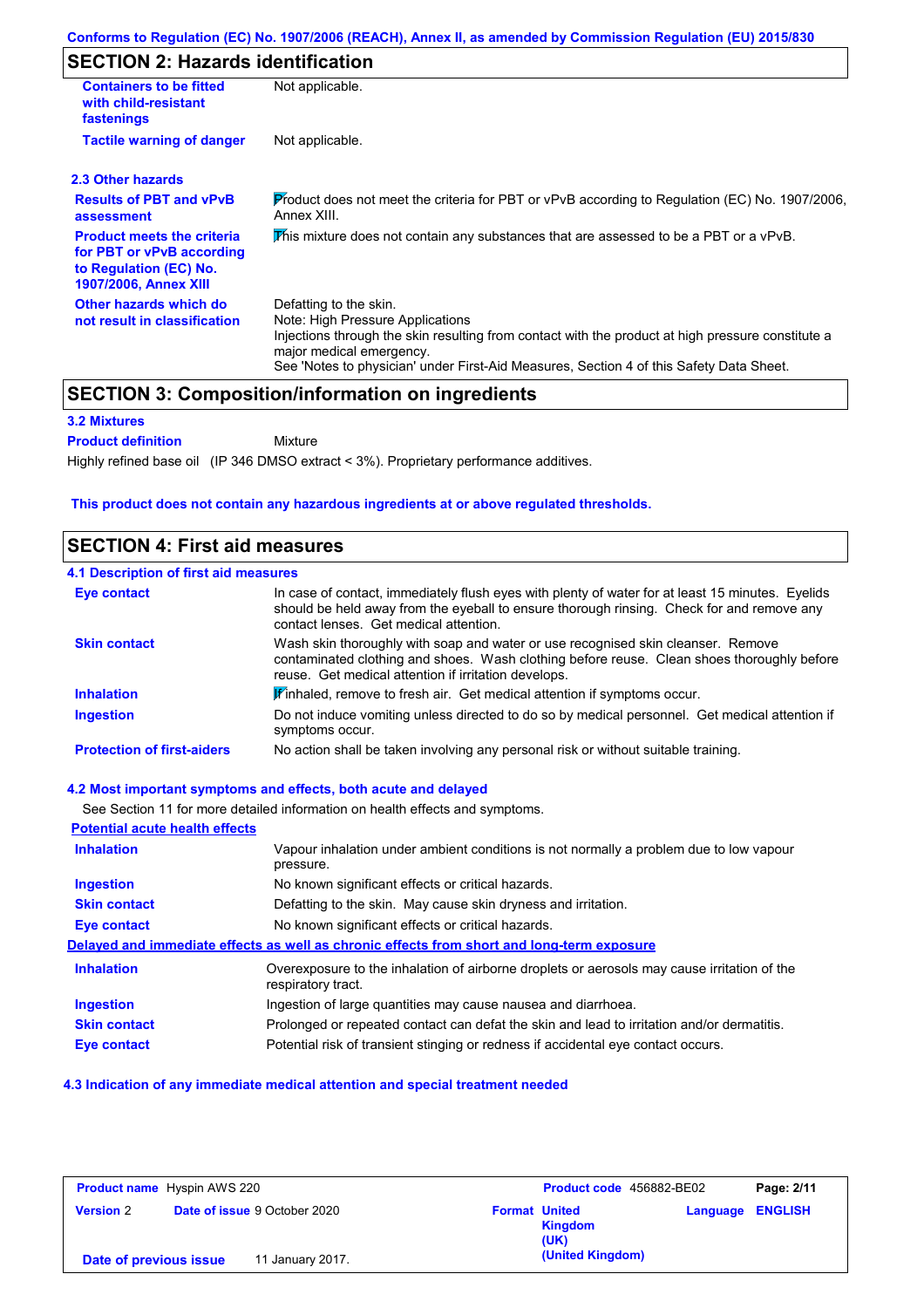# **SECTION 4: First aid measures**

| <b>Notes to physician</b>        | Treatment should in general be symptomatic and directed to relieving any effects.<br>Note: High Pressure Applications<br>Injections through the skin resulting from contact with the product at high pressure constitute a<br>major medical emergency. Injuries may not appear serious at first but within a few hours tissue<br>becomes swollen, discoloured and extremely painful with extensive subcutaneous necrosis.<br>Surgical exploration should be undertaken without delay. Thorough and extensive debridement<br>of the wound and underlying tissue is necessary to minimise tissue loss and prevent or limit<br>permanent damage. Note that high pressure may force the product considerable distances<br>along tissue planes. |
|----------------------------------|--------------------------------------------------------------------------------------------------------------------------------------------------------------------------------------------------------------------------------------------------------------------------------------------------------------------------------------------------------------------------------------------------------------------------------------------------------------------------------------------------------------------------------------------------------------------------------------------------------------------------------------------------------------------------------------------------------------------------------------------|
| CCCTION E. Eirefiabting measures |                                                                                                                                                                                                                                                                                                                                                                                                                                                                                                                                                                                                                                                                                                                                            |

### **SECTION 5: Firefighting measures**

| 5.1 Extinguishing media                                                                                                                                                                                                                                                                                                                                                                                                       |                                                                                     |  |  |
|-------------------------------------------------------------------------------------------------------------------------------------------------------------------------------------------------------------------------------------------------------------------------------------------------------------------------------------------------------------------------------------------------------------------------------|-------------------------------------------------------------------------------------|--|--|
| <b>Suitable extinguishing</b><br>media                                                                                                                                                                                                                                                                                                                                                                                        | In case of fire, use foam, dry chemical or carbon dioxide extinguisher or spray.    |  |  |
| $\triangleright$ not use water jet. The use of a water jet may cause the fire to spread by splashing the<br><b>Unsuitable extinguishing</b><br>burning product.<br>media                                                                                                                                                                                                                                                      |                                                                                     |  |  |
| 5.2 Special hazards arising from the substance or mixture                                                                                                                                                                                                                                                                                                                                                                     |                                                                                     |  |  |
| <b>Hazards from the</b><br>substance or mixture                                                                                                                                                                                                                                                                                                                                                                               | In a fire or if heated, a pressure increase will occur and the container may burst. |  |  |
| <b>Hazardous combustion</b><br>Combustion products may include the following:<br>carbon oxides (CO, CO <sub>2</sub> ) (carbon monoxide, carbon dioxide)<br>products                                                                                                                                                                                                                                                           |                                                                                     |  |  |
| <b>5.3 Advice for firefighters</b>                                                                                                                                                                                                                                                                                                                                                                                            |                                                                                     |  |  |
| No action shall be taken involving any personal risk or without suitable training. Promptly<br><b>Special precautions for</b><br>isolate the scene by removing all persons from the vicinity of the incident if there is a fire.<br>fire-fighters                                                                                                                                                                             |                                                                                     |  |  |
| Fire-fighters should wear appropriate protective equipment and self-contained breathing<br><b>Special protective</b><br>apparatus (SCBA) with a full face-piece operated in positive pressure mode. Clothing for fire-<br>equipment for fire-fighters<br>fighters (including helmets, protective boots and gloves) conforming to European standard EN<br>469 will provide a basic level of protection for chemical incidents. |                                                                                     |  |  |

## **SECTION 6: Accidental release measures**

|                                                          | 6.1 Personal precautions, protective equipment and emergency procedures                                                                                                                                                                                                                                                                                                                        |
|----------------------------------------------------------|------------------------------------------------------------------------------------------------------------------------------------------------------------------------------------------------------------------------------------------------------------------------------------------------------------------------------------------------------------------------------------------------|
| For non-emergency<br>personnel                           | No action shall be taken involving any personal risk or without suitable training. Evacuate<br>surrounding areas. Keep unnecessary and unprotected personnel from entering. Do not touch<br>or walk through spilt material. Floors may be slippery; use care to avoid falling. Put on<br>appropriate personal protective equipment.                                                            |
| For emergency responders                                 | If specialised clothing is required to deal with the spillage, take note of any information in<br>Section 8 on suitable and unsuitable materials. See also the information in "For non-<br>emergency personnel".                                                                                                                                                                               |
| <b>6.2 Environmental</b><br><b>precautions</b>           | Avoid dispersal of spilt material and runoff and contact with soil, waterways, drains and sewers.<br>Inform the relevant authorities if the product has caused environmental pollution (sewers,<br>waterways, soil or air).                                                                                                                                                                    |
| 6.3 Methods and material for containment and cleaning up |                                                                                                                                                                                                                                                                                                                                                                                                |
| <b>Small spill</b>                                       | Stop leak if without risk. Move containers from spill area. Absorb with an inert material and<br>place in an appropriate waste disposal container. Dispose of via a licensed waste disposal<br>contractor.                                                                                                                                                                                     |
| <b>Large spill</b>                                       | Stop leak if without risk. Move containers from spill area. Prevent entry into sewers, water<br>courses, basements or confined areas. Contain and collect spillage with non-combustible,<br>absorbent material e.g. sand, earth, vermiculite or diatomaceous earth and place in container<br>for disposal according to local regulations. Dispose of via a licensed waste disposal contractor. |
| 6.4 Reference to other<br><b>sections</b>                | See Section 1 for emergency contact information.<br>See Section 5 for firefighting measures.<br>See Section 8 for information on appropriate personal protective equipment.<br>See Section 12 for environmental precautions.<br>See Section 13 for additional waste treatment information.                                                                                                     |

| <b>Product name</b> Hyspin AWS 220 |                                     | Product code 456882-BE02 |                  | Page: 3/11 |                         |
|------------------------------------|-------------------------------------|--------------------------|------------------|------------|-------------------------|
| <b>Version 2</b>                   | <b>Date of issue 9 October 2020</b> | <b>Format United</b>     | Kingdom<br>(UK)  |            | <b>Language ENGLISH</b> |
| Date of previous issue             | 11 January 2017.                    |                          | (United Kingdom) |            |                         |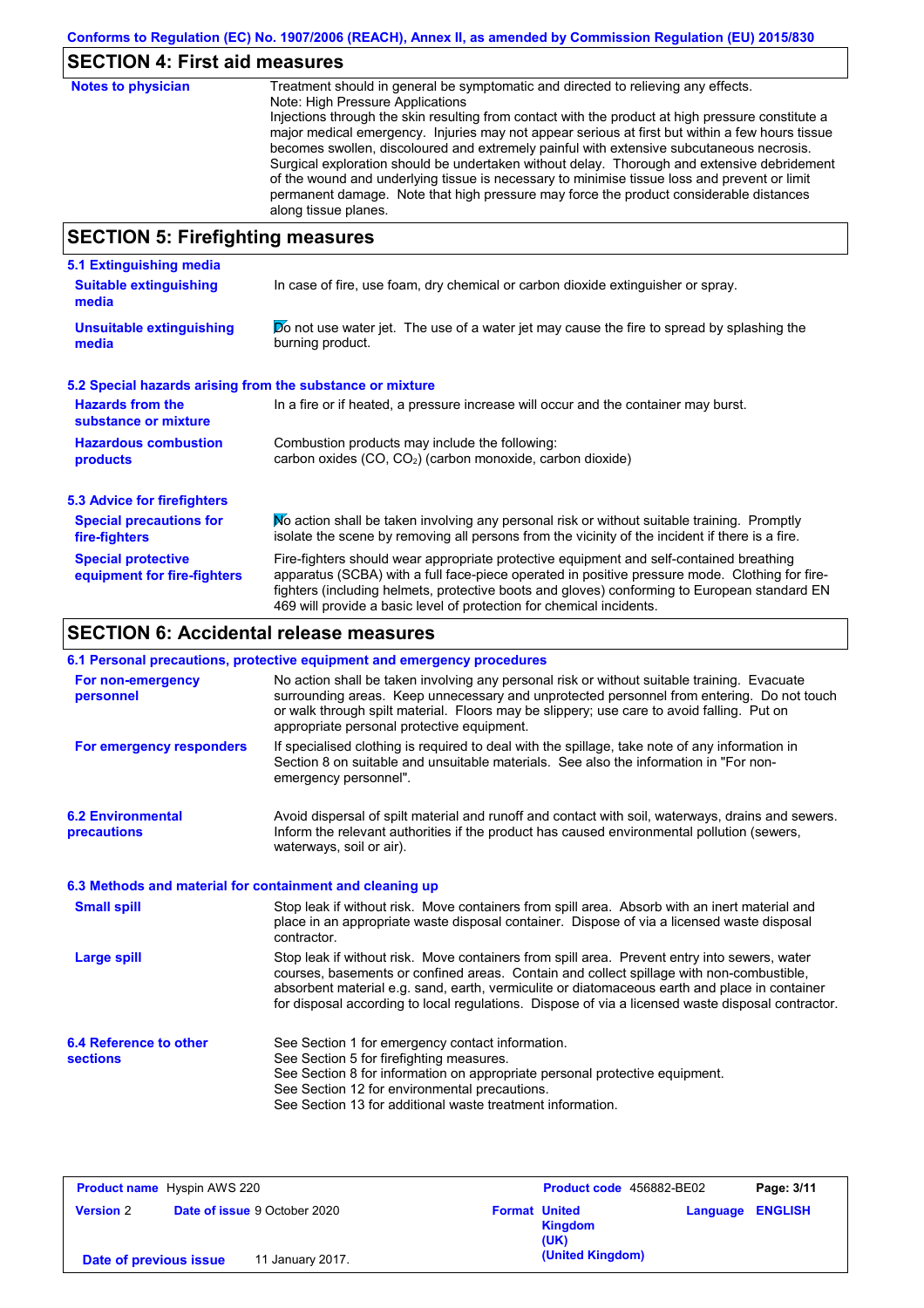## **SECTION 7: Handling and storage**

| 7.1 Precautions for safe handling                                                    |                                                                                                                                                                                                                                                                                                                                                                                                                                                                                          |
|--------------------------------------------------------------------------------------|------------------------------------------------------------------------------------------------------------------------------------------------------------------------------------------------------------------------------------------------------------------------------------------------------------------------------------------------------------------------------------------------------------------------------------------------------------------------------------------|
| <b>Protective measures</b>                                                           | Put on appropriate personal protective equipment.                                                                                                                                                                                                                                                                                                                                                                                                                                        |
| <b>Advice on general</b><br>occupational hygiene                                     | Eating, drinking and smoking should be prohibited in areas where this material is handled.<br>stored and processed. Wash thoroughly after handling. Remove contaminated clothing and<br>protective equipment before entering eating areas. See also Section 8 for additional<br>information on hygiene measures.                                                                                                                                                                         |
| <b>7.2 Conditions for safe</b><br>storage, including any<br><i>incompatibilities</i> | Store in accordance with local requiations. Store in a dry, cool and well-ventilated area, away<br>from incompatible materials (see Section 10). Keep away from heat and direct sunlight. Keep<br>container tightly closed and sealed until ready for use. Containers that have been opened must<br>be carefully resealed and kept upright to prevent leakage. Store and use only in equipment/<br>containers designed for use with this product. Do not store in unlabelled containers. |
| Not suitable                                                                         | Prolonged exposure to elevated temperature.                                                                                                                                                                                                                                                                                                                                                                                                                                              |
| 7.3 Specific end use(s)                                                              |                                                                                                                                                                                                                                                                                                                                                                                                                                                                                          |
| <b>Recommendations</b>                                                               | See section 1.2 and Exposure scenarios in annex, if applicable.                                                                                                                                                                                                                                                                                                                                                                                                                          |

## **SECTION 8: Exposure controls/personal protection**

#### **8.1 Control parameters**

**Occupational exposure limits** No exposure limit value known.

No exposure limit value known.

Whilst specific OELs for certain components may be shown in this section, other components may be present in any mist, vapour or dust produced. Therefore, the specific OELs may not be applicable to the product as a whole and are provided for guidance only.

**Recommended monitoring procedures** If this product contains ingredients with exposure limits, personal, workplace atmosphere or biological monitoring may be required to determine the effectiveness of the ventilation or other control measures and/or the necessity to use respiratory protective equipment. Reference should be made to monitoring standards, such as the following: European Standard EN 689 (Workplace atmospheres - Guidance for the assessment of exposure by inhalation to chemical agents for comparison with limit values and measurement strategy) European Standard EN 14042 (Workplace atmospheres - Guide for the application and use of procedures for the assessment of exposure to chemical and biological agents) European Standard EN 482 (Workplace atmospheres - General requirements for the performance of procedures for the measurement of chemical agents) Reference to national guidance documents for methods for the determination of hazardous substances will also be required.

#### **Derived No Effect Level**

No DNELs/DMELs available.

#### **Predicted No Effect Concentration**

No PNECs available

#### **8.2 Exposure controls**

| <b>Appropriate engineering</b><br>controls              |                                                                                                                                                                                                                                                                                                                                                                                                                                                                                                       | Provide exhaust ventilation or other engineering controls to keep the relevant airborne<br>concentrations below their respective occupational exposure limits.<br>All activities involving chemicals should be assessed for their risks to health, to ensure<br>exposures are adequately controlled. Personal protective equipment should only be considered<br>after other forms of control measures (e.g. engineering controls) have been suitably evaluated.<br>Personal protective equipment should conform to appropriate standards, be suitable for use, be<br>kept in good condition and properly maintained.<br>Your supplier of personal protective equipment should be consulted for advice on selection and<br>appropriate standards. For further information contact your national organisation for standards.<br>The final choice of protective equipment will depend upon a risk assessment. It is important to<br>ensure that all items of personal protective equipment are compatible. |                          |          |                |
|---------------------------------------------------------|-------------------------------------------------------------------------------------------------------------------------------------------------------------------------------------------------------------------------------------------------------------------------------------------------------------------------------------------------------------------------------------------------------------------------------------------------------------------------------------------------------|---------------------------------------------------------------------------------------------------------------------------------------------------------------------------------------------------------------------------------------------------------------------------------------------------------------------------------------------------------------------------------------------------------------------------------------------------------------------------------------------------------------------------------------------------------------------------------------------------------------------------------------------------------------------------------------------------------------------------------------------------------------------------------------------------------------------------------------------------------------------------------------------------------------------------------------------------------------------------------------------------------|--------------------------|----------|----------------|
| <b>Individual protection measures</b>                   |                                                                                                                                                                                                                                                                                                                                                                                                                                                                                                       |                                                                                                                                                                                                                                                                                                                                                                                                                                                                                                                                                                                                                                                                                                                                                                                                                                                                                                                                                                                                         |                          |          |                |
| <b>Hygiene measures</b>                                 | Wash hands, forearms and face thoroughly after handling chemical products, before eating,<br>smoking and using the lavatory and at the end of the working period. Ensure that eyewash<br>stations and safety showers are close to the workstation location.                                                                                                                                                                                                                                           |                                                                                                                                                                                                                                                                                                                                                                                                                                                                                                                                                                                                                                                                                                                                                                                                                                                                                                                                                                                                         |                          |          |                |
| <b>Respiratory protection</b>                           | In case of insufficient ventilation, wear suitable respiratory equipment.<br>The correct choice of respiratory protection depends upon the chemicals being handled, the<br>conditions of work and use, and the condition of the respiratory equipment. Safety procedures<br>should be developed for each intended application. Respiratory protection equipment should<br>therefore be chosen in consultation with the supplier/manufacturer and with a full assessment<br>of the working conditions. |                                                                                                                                                                                                                                                                                                                                                                                                                                                                                                                                                                                                                                                                                                                                                                                                                                                                                                                                                                                                         |                          |          |                |
| <b>Product name</b> Hyspin AWS 220                      |                                                                                                                                                                                                                                                                                                                                                                                                                                                                                                       |                                                                                                                                                                                                                                                                                                                                                                                                                                                                                                                                                                                                                                                                                                                                                                                                                                                                                                                                                                                                         | Product code 456882-BE02 |          | Page: 4/11     |
| <b>Version 2</b><br><b>Date of issue 9 October 2020</b> |                                                                                                                                                                                                                                                                                                                                                                                                                                                                                                       | <b>Format United</b>                                                                                                                                                                                                                                                                                                                                                                                                                                                                                                                                                                                                                                                                                                                                                                                                                                                                                                                                                                                    | <b>Kingdom</b><br>(UK)   | Language | <b>ENGLISH</b> |
| Date of previous issue                                  | 11 January 2017.                                                                                                                                                                                                                                                                                                                                                                                                                                                                                      |                                                                                                                                                                                                                                                                                                                                                                                                                                                                                                                                                                                                                                                                                                                                                                                                                                                                                                                                                                                                         | (United Kingdom)         |          |                |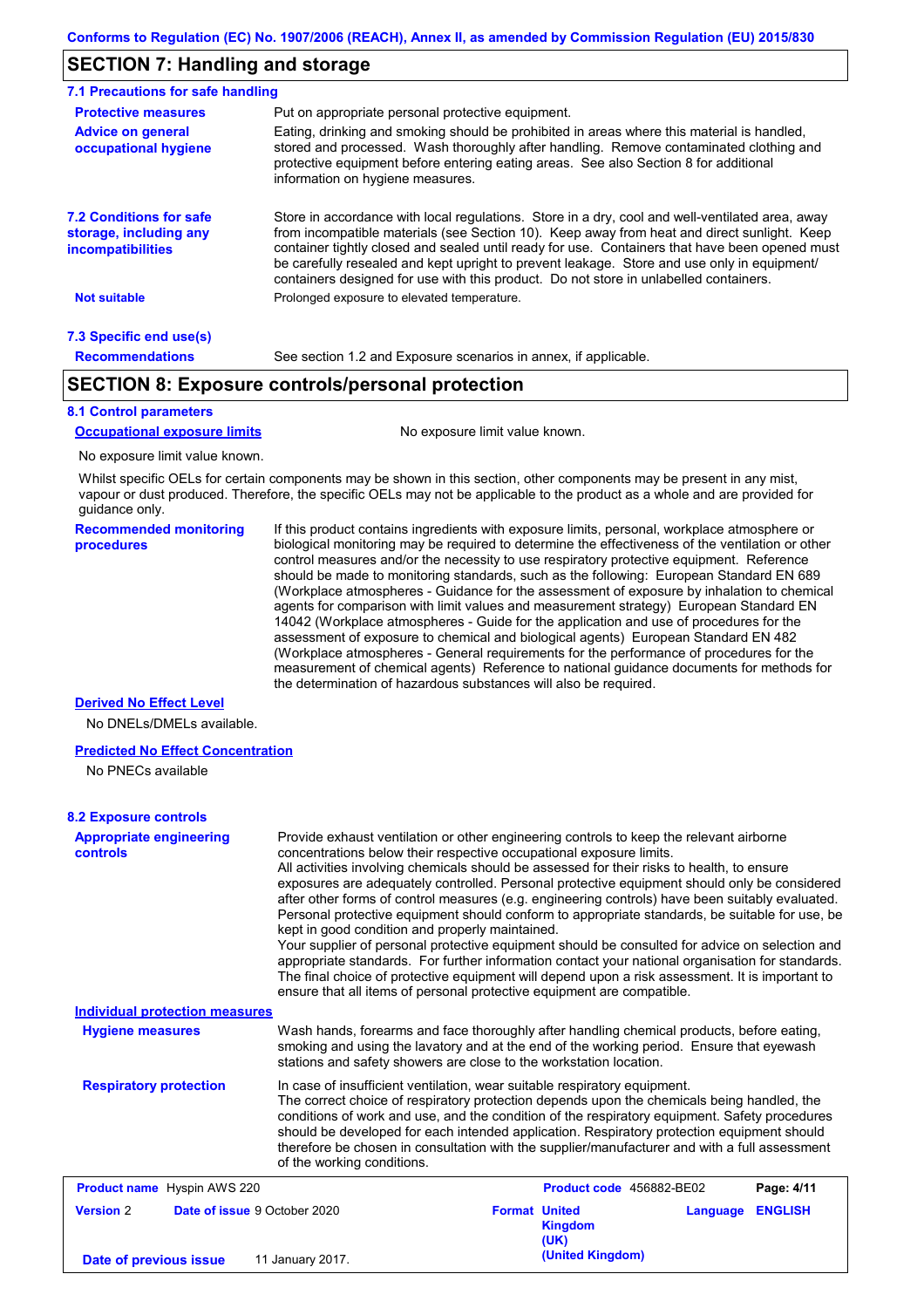## **SECTION 8: Exposure controls/personal protection**

| <b>Eye/face protection</b><br><b>Skin protection</b> | Safety glasses with side shields.                                                                                                                                                                                                                                                                                                                                                                                                                                                                                                                                                                                                                 |                                                |                  |  |  |
|------------------------------------------------------|---------------------------------------------------------------------------------------------------------------------------------------------------------------------------------------------------------------------------------------------------------------------------------------------------------------------------------------------------------------------------------------------------------------------------------------------------------------------------------------------------------------------------------------------------------------------------------------------------------------------------------------------------|------------------------------------------------|------------------|--|--|
| <b>Hand protection</b>                               | <b>General Information:</b>                                                                                                                                                                                                                                                                                                                                                                                                                                                                                                                                                                                                                       |                                                |                  |  |  |
|                                                      | Because specific work environments and material handling practices vary, safety procedures<br>should be developed for each intended application. The correct choice of protective gloves<br>depends upon the chemicals being handled, and the conditions of work and use. Most gloves<br>provide protection for only a limited time before they must be discarded and replaced (even the<br>best chemically resistant gloves will break down after repeated chemical exposures).                                                                                                                                                                  |                                                |                  |  |  |
|                                                      | Gloves should be chosen in consultation with the supplier / manufacturer and taking account of<br>a full assessment of the working conditions.                                                                                                                                                                                                                                                                                                                                                                                                                                                                                                    |                                                |                  |  |  |
|                                                      | Recommended: Nitrile gloves.<br><b>Breakthrough time:</b>                                                                                                                                                                                                                                                                                                                                                                                                                                                                                                                                                                                         |                                                |                  |  |  |
|                                                      | Breakthrough time data are generated by glove manufacturers under laboratory test conditions<br>and represent how long a glove can be expected to provide effective permeation resistance. It<br>is important when following breakthrough time recommendations that actual workplace<br>conditions are taken into account. Always consult with your glove supplier for up-to-date<br>technical information on breakthrough times for the recommended glove type.<br>Our recommendations on the selection of gloves are as follows:                                                                                                                |                                                |                  |  |  |
|                                                      | Continuous contact:                                                                                                                                                                                                                                                                                                                                                                                                                                                                                                                                                                                                                               |                                                |                  |  |  |
|                                                      | Gloves with a minimum breakthrough time of 240 minutes, or >480 minutes if suitable gloves<br>can be obtained.<br>If suitable gloves are not available to offer that level of protection, gloves with shorter<br>breakthrough times may be acceptable as long as appropriate glove maintenance and<br>replacement regimes are determined and adhered to.                                                                                                                                                                                                                                                                                          |                                                |                  |  |  |
|                                                      | Short-term / splash protection:                                                                                                                                                                                                                                                                                                                                                                                                                                                                                                                                                                                                                   |                                                |                  |  |  |
|                                                      | Recommended breakthrough times as above.<br>It is recognised that for short-term, transient exposures, gloves with shorter breakthrough times<br>may commonly be used. Therefore, appropriate maintenance and replacement regimes must<br>be determined and rigorously followed.                                                                                                                                                                                                                                                                                                                                                                  |                                                |                  |  |  |
|                                                      | <b>Glove Thickness:</b>                                                                                                                                                                                                                                                                                                                                                                                                                                                                                                                                                                                                                           |                                                |                  |  |  |
|                                                      | For general applications, we recommend gloves with a thickness typically greater than 0.35 mm.                                                                                                                                                                                                                                                                                                                                                                                                                                                                                                                                                    |                                                |                  |  |  |
|                                                      | It should be emphasised that glove thickness is not necessarily a good predictor of glove<br>resistance to a specific chemical, as the permeation efficiency of the glove will be dependent<br>on the exact composition of the glove material. Therefore, glove selection should also be based<br>on consideration of the task requirements and knowledge of breakthrough times.<br>Glove thickness may also vary depending on the glove manufacturer, the glove type and the<br>glove model. Therefore, the manufacturers' technical data should always be taken into account<br>to ensure selection of the most appropriate glove for the task. |                                                |                  |  |  |
|                                                      | Note: Depending on the activity being conducted, gloves of varying thickness may be required<br>for specific tasks. For example:                                                                                                                                                                                                                                                                                                                                                                                                                                                                                                                  |                                                |                  |  |  |
|                                                      | • Thinner gloves (down to 0.1 mm or less) may be required where a high degree of manual<br>dexterity is needed. However, these gloves are only likely to give short duration protection and<br>would normally be just for single use applications, then disposed of.                                                                                                                                                                                                                                                                                                                                                                              |                                                |                  |  |  |
|                                                      | • Thicker gloves (up to 3 mm or more) may be required where there is a mechanical (as well<br>as a chemical) risk i.e. where there is abrasion or puncture potential.                                                                                                                                                                                                                                                                                                                                                                                                                                                                             |                                                |                  |  |  |
| <b>Skin and body</b>                                 | Use of protective clothing is good industrial practice.<br>Personal protective equipment for the body should be selected based on the task being<br>performed and the risks involved and should be approved by a specialist before handling this<br>product.<br>Cotton or polyester/cotton overalls will only provide protection against light superficial<br>contamination that will not soak through to the skin. Overalls should be laundered on a regular<br>basis. When the risk of skin exposure is high (e.g. when cleaning up spillages or if there is a                                                                                  |                                                |                  |  |  |
|                                                      | risk of splashing) then chemical resistant aprons and/or impervious chemical suits and boots<br>will be required.                                                                                                                                                                                                                                                                                                                                                                                                                                                                                                                                 |                                                |                  |  |  |
| <b>Product name</b> Hyspin AWS 220                   |                                                                                                                                                                                                                                                                                                                                                                                                                                                                                                                                                                                                                                                   | Product code 456882-BE02                       | Page: 5/11       |  |  |
| <b>Version 2</b>                                     | <b>Date of issue 9 October 2020</b>                                                                                                                                                                                                                                                                                                                                                                                                                                                                                                                                                                                                               | <b>Format United</b><br><b>Kingdom</b><br>(UK) | Language ENGLISH |  |  |
| Date of previous issue                               | 11 January 2017.                                                                                                                                                                                                                                                                                                                                                                                                                                                                                                                                                                                                                                  | (United Kingdom)                               |                  |  |  |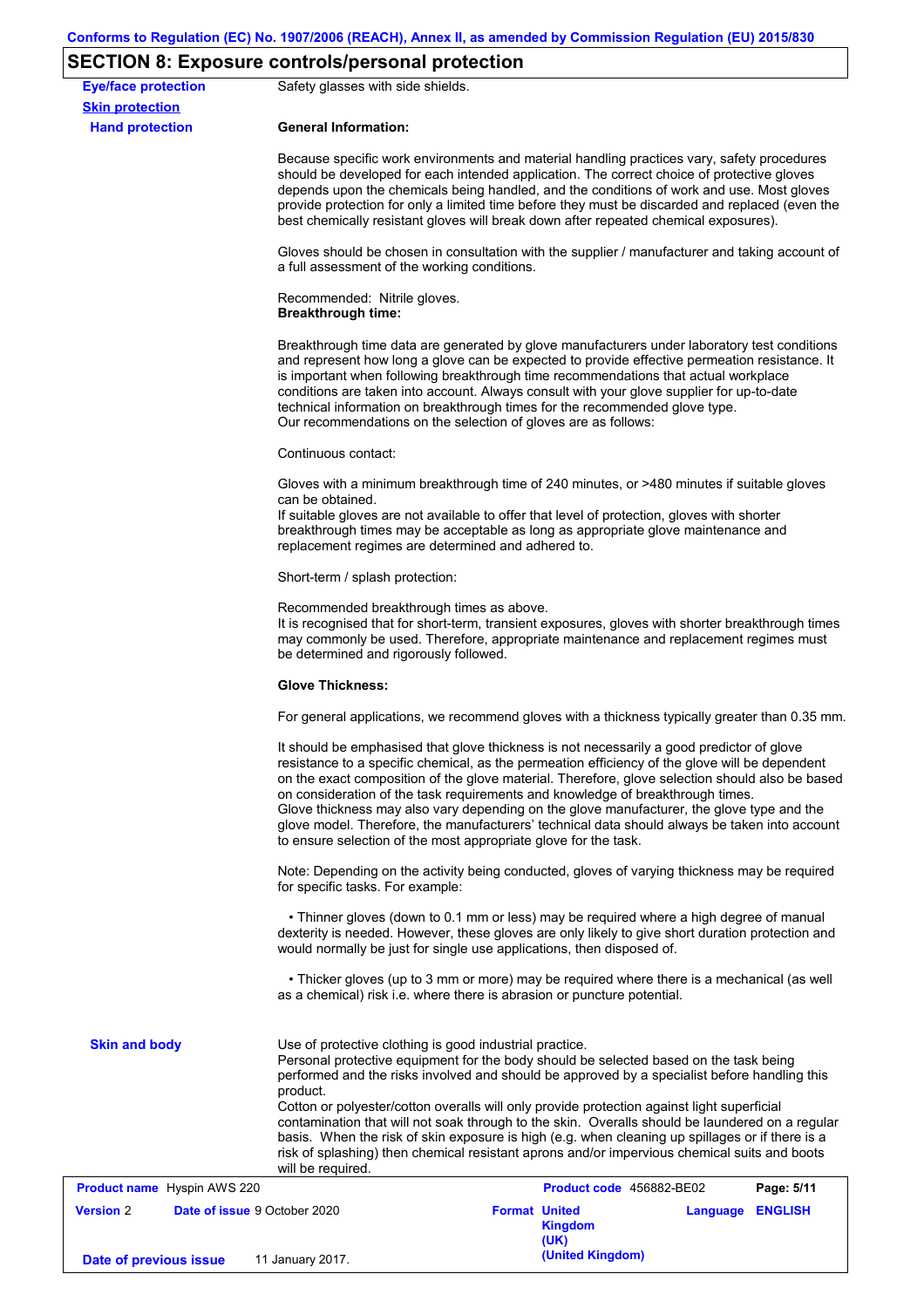## **SECTION 8: Exposure controls/personal protection**

| <b>Refer to standards:</b>                | Respiratory protection: EN 529<br>Gloves: EN 420, EN 374<br>Eye protection: EN 166<br>Filtering half-mask: EN 149<br>Filtering half-mask with valve: EN 405<br>Half-mask: EN 140 plus filter<br>Full-face mask: EN 136 plus filter<br>Particulate filters: EN 143<br>Gas/combined filters: EN 14387                           |
|-------------------------------------------|-------------------------------------------------------------------------------------------------------------------------------------------------------------------------------------------------------------------------------------------------------------------------------------------------------------------------------|
| <b>Environmental exposure</b><br>controls | Emissions from ventilation or work process equipment should be checked to ensure they<br>comply with the requirements of environmental protection legislation. In some cases, fume<br>scrubbers, filters or engineering modifications to the process equipment will be necessary to<br>reduce emissions to acceptable levels. |

## **SECTION 9: Physical and chemical properties**

**9.1 Information on basic physical and chemical properties**

| <b>Appearance</b>                                      |                                                                                                                                    |
|--------------------------------------------------------|------------------------------------------------------------------------------------------------------------------------------------|
| <b>Physical state</b>                                  | Liquid.                                                                                                                            |
| <b>Colour</b>                                          | Amber. [Light]                                                                                                                     |
| <b>Odour</b>                                           | Not available.                                                                                                                     |
| <b>Odour threshold</b>                                 | Not available.                                                                                                                     |
| pH                                                     | Not available.                                                                                                                     |
| <b>Melting point/freezing point</b>                    | Not available.                                                                                                                     |
| Initial boiling point and boiling<br>range             | Not available.                                                                                                                     |
| <b>Pour point</b>                                      | $-18 °C$                                                                                                                           |
| <b>Flash point</b>                                     | Closed cup: >190°C (>374°F) [Pensky-Martens.]                                                                                      |
| <b>Evaporation rate</b>                                | Not available.                                                                                                                     |
| <b>Flammability (solid, gas)</b>                       | Not available.                                                                                                                     |
| <b>Upper/lower flammability or</b><br>explosive limits | Not available.                                                                                                                     |
| <b>Vapour pressure</b>                                 | Not available.                                                                                                                     |
| <b>Vapour density</b>                                  | Not available.                                                                                                                     |
| <b>Relative density</b>                                | Not available.                                                                                                                     |
| <b>Density</b>                                         | <1000 kg/m <sup>3</sup> (<1 g/cm <sup>3</sup> ) at 15 <sup>°</sup> C                                                               |
| <b>Solubility(ies)</b>                                 | insoluble in water.                                                                                                                |
| <b>Partition coefficient: n-octanol/</b><br>water      | >3                                                                                                                                 |
| <b>Auto-ignition temperature</b>                       | Not available.                                                                                                                     |
| <b>Decomposition temperature</b>                       | Not available.                                                                                                                     |
| <b>Viscosity</b>                                       | Kinematic: 220 mm <sup>2</sup> /s (220 cSt) at $40^{\circ}$ C<br>Kinematic: 18.7 mm <sup>2</sup> /s (18.7 cSt) at 100 $^{\circ}$ C |
| <b>Explosive properties</b>                            | Not available.                                                                                                                     |
| <b>Oxidising properties</b>                            | Not available.                                                                                                                     |

#### **9.2 Other information**

No additional information.

| <b>10.1 Reactivity</b>                            | No specific test data available for this product. Refer to Conditions to avoid and Incompatible<br>materials for additional information.                                |                                                |          |                |
|---------------------------------------------------|-------------------------------------------------------------------------------------------------------------------------------------------------------------------------|------------------------------------------------|----------|----------------|
| <b>10.2 Chemical stability</b>                    | The product is stable.                                                                                                                                                  |                                                |          |                |
| <b>10.3 Possibility of</b><br>hazardous reactions | Under normal conditions of storage and use, hazardous reactions will not occur.<br>Under normal conditions of storage and use, hazardous polymerisation will not occur. |                                                |          |                |
|                                                   |                                                                                                                                                                         |                                                |          |                |
| <b>10.4 Conditions to avoid</b>                   | Avoid all possible sources of ignition (spark or flame).                                                                                                                |                                                |          |                |
| <b>Product name</b> Hyspin AWS 220                |                                                                                                                                                                         | Product code 456882-BE02                       |          | Page: 6/11     |
| <b>Version 2</b>                                  | <b>Date of issue 9 October 2020</b>                                                                                                                                     | <b>Format United</b><br><b>Kingdom</b><br>(UK) | Language | <b>ENGLISH</b> |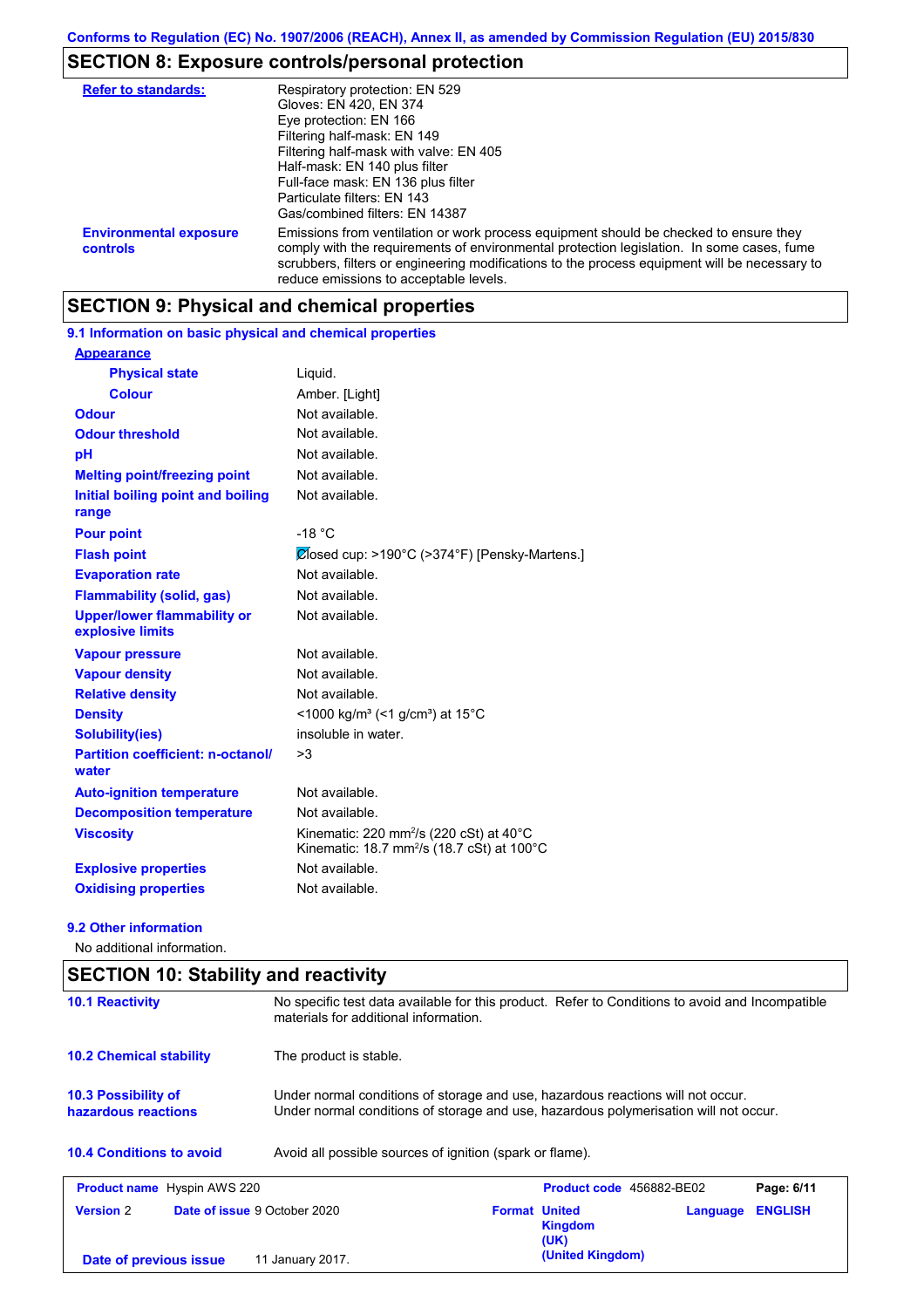| Conforms to Regulation (EC) No. 1907/2006 (REACH), Annex II, as amended by Commission Regulation (EU) 2015/830 |                                                                                                                   |  |  |
|----------------------------------------------------------------------------------------------------------------|-------------------------------------------------------------------------------------------------------------------|--|--|
| <b>SECTION 10: Stability and reactivity</b>                                                                    |                                                                                                                   |  |  |
| 10.5 Incompatible materials                                                                                    | Reactive or incompatible with the following materials: oxidising materials.                                       |  |  |
| <b>10.6 Hazardous</b><br>decomposition products                                                                | Under normal conditions of storage and use, hazardous decomposition products should not be<br>produced.           |  |  |
| <b>SECTION 11: Toxicological information</b>                                                                   |                                                                                                                   |  |  |
| 11.1 Information on toxicological effects                                                                      |                                                                                                                   |  |  |
| <b>Acute toxicity estimates</b><br>Not available.                                                              |                                                                                                                   |  |  |
| <b>Information on likely</b><br>routes of exposure                                                             | Routes of entry anticipated: Dermal, Inhalation.                                                                  |  |  |
| <b>Potential acute health effects</b>                                                                          |                                                                                                                   |  |  |
| <b>Inhalation</b>                                                                                              | Vapour inhalation under ambient conditions is not normally a problem due to low vapour<br>pressure.               |  |  |
| <b>Ingestion</b>                                                                                               | No known significant effects or critical hazards.                                                                 |  |  |
| <b>Skin contact</b>                                                                                            | Defatting to the skin. May cause skin dryness and irritation.                                                     |  |  |
| Eye contact                                                                                                    | No known significant effects or critical hazards.                                                                 |  |  |
|                                                                                                                | Symptoms related to the physical, chemical and toxicological characteristics                                      |  |  |
| <b>Inhalation</b>                                                                                              | No specific data.                                                                                                 |  |  |
| <b>Ingestion</b>                                                                                               | No specific data.                                                                                                 |  |  |
| <b>Skin contact</b>                                                                                            | Adverse symptoms may include the following:<br>irritation<br>dryness<br>cracking                                  |  |  |
| <b>Eye contact</b>                                                                                             | No specific data.                                                                                                 |  |  |
|                                                                                                                | Delayed and immediate effects as well as chronic effects from short and long-term exposure                        |  |  |
| <b>Inhalation</b>                                                                                              | Overexposure to the inhalation of airborne droplets or aerosols may cause irritation of the<br>respiratory tract. |  |  |
| Ingestion                                                                                                      | Ingestion of large quantities may cause nausea and diarrhoea.                                                     |  |  |
| <b>Skin contact</b>                                                                                            | Prolonged or repeated contact can defat the skin and lead to irritation and/or dermatitis.                        |  |  |
| <b>Eye contact</b>                                                                                             | Potential risk of transient stinging or redness if accidental eye contact occurs.                                 |  |  |
| <b>Potential chronic health effects</b>                                                                        |                                                                                                                   |  |  |
| <b>General</b>                                                                                                 | No known significant effects or critical hazards.                                                                 |  |  |
| <b>Carcinogenicity</b>                                                                                         | No known significant effects or critical hazards.                                                                 |  |  |
| <b>Mutagenicity</b>                                                                                            | No known significant effects or critical hazards.                                                                 |  |  |
| <b>Developmental effects</b>                                                                                   | No known significant effects or critical hazards.                                                                 |  |  |
| <b>Fertility effects</b>                                                                                       | No known significant effects or critical hazards.                                                                 |  |  |

## **SECTION 12: Ecological information**

#### **12.1 Toxicity**

**Environmental hazards** Not classified as dangerous

### **12.2 Persistence and degradability**

Expected to be biodegradable.

#### **12.3 Bioaccumulative potential**

This product is not expected to bioaccumulate through food chains in the environment.

| <b>12.4 Mobility in soil</b>                            |                                                                      |
|---------------------------------------------------------|----------------------------------------------------------------------|
| <b>Soil/water partition</b><br><b>coefficient (Koc)</b> | Not available.                                                       |
| <b>Mobility</b>                                         | Spillages may penetrate the soil causing ground water contamination. |

### **12.5 Results of PBT and vPvB assessment**

Product does not meet the criteria for PBT or vPvB according to Regulation (EC) No. 1907/2006, Annex XIII.

| <b>Product name</b> Hyspin AWS 220 |                                     |                      | Product code 456882-BE02 |                         | Page: 7/11 |
|------------------------------------|-------------------------------------|----------------------|--------------------------|-------------------------|------------|
| <b>Version 2</b>                   | <b>Date of issue 9 October 2020</b> | <b>Format United</b> | <b>Kingdom</b><br>(UK)   | <b>Language ENGLISH</b> |            |
| Date of previous issue             | 11 January 2017.                    |                      | (United Kingdom)         |                         |            |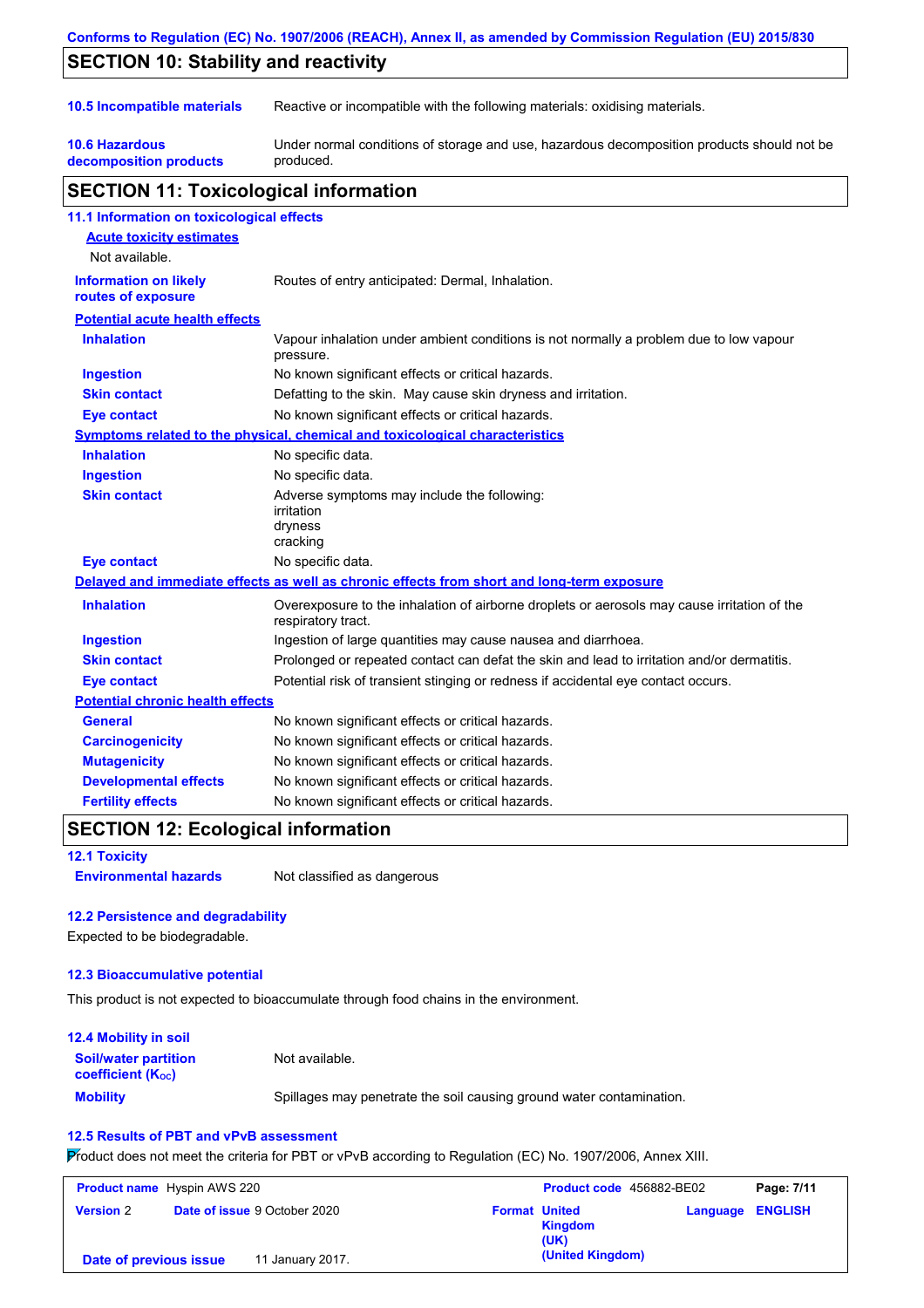## **SECTION 12: Ecological information**

#### **12.6 Other adverse effects**

**Other ecological information**

Spills may form a film on water surfaces causing physical damage to organisms. Oxygen transfer could also be impaired.

## **SECTION 13: Disposal considerations**

#### **13.1 Waste treatment methods**

#### **Product**

**Methods of disposal**

Where possible, arrange for product to be recycled. Dispose of via an authorised person/ licensed waste disposal contractor in accordance with local regulations.

Where possible, arrange for product to be recycled. Dispose of via an authorised person/

## **Hazardous waste** Yes.

| European waste catalogue (EWC) |                                              |  |
|--------------------------------|----------------------------------------------|--|
| Waste code                     | <b>Waste designation</b>                     |  |
| $130110*$                      | mineral based non-chlorinated hydraulic oils |  |

However, deviation from the intended use and/or the presence of any potential contaminants may require an alternative waste disposal code to be assigned by the end user.

#### **Packaging**

**Methods of disposal**

| licensed waste disposal contractor in accordance with local regulations. |                                                                                                                                                                                                                                         |  |  |
|--------------------------------------------------------------------------|-----------------------------------------------------------------------------------------------------------------------------------------------------------------------------------------------------------------------------------------|--|--|
| <b>Waste code</b>                                                        | European waste catalogue (EWC)                                                                                                                                                                                                          |  |  |
| 15 01 10*                                                                | packaging containing residues of or contaminated by hazardous substances                                                                                                                                                                |  |  |
| <b>Special precautions</b>                                               | This material and its container must be disposed of in a safe way. Empty containers or liners<br>may retain some product residues. Avoid dispersal of spilt material and runoff and contact with<br>soil, waterways, drains and sewers. |  |  |
| <b>References</b>                                                        | Commission 2014/955/EU<br>Directive 2008/98/EC                                                                                                                                                                                          |  |  |

### **SECTION 14: Transport information**

|                                           | <b>ADR/RID</b> | <b>ADN</b>     | <b>IMDG</b>    | <b>IATA</b>    |
|-------------------------------------------|----------------|----------------|----------------|----------------|
|                                           |                |                |                |                |
| 14.1 UN number                            | Not regulated. | Not regulated. | Not regulated. | Not regulated. |
| 14.2 UN proper<br>shipping name           |                |                |                |                |
| <b>14.3 Transport</b><br>hazard class(es) |                |                |                |                |
| 14.4 Packing<br>group                     |                |                |                |                |
| 14.5<br><b>Environmental</b><br>hazards   | No.            | No.            | No.            | No.            |
| <b>Additional</b><br>information          |                |                |                |                |

**14.6 Special precautions for user** Not available.

**14.7 Transport in bulk according to Annex II of Marpol and the IBC Code**

Not available.

|                        | <b>Product name</b> Hyspin AWS 220  | Product code 456882-BE02                | Page: 8/11              |
|------------------------|-------------------------------------|-----------------------------------------|-------------------------|
| <b>Version 2</b>       | <b>Date of issue 9 October 2020</b> | <b>Format United</b><br>Kingdom<br>(UK) | <b>Language ENGLISH</b> |
| Date of previous issue | 11 January 2017.                    | (United Kingdom)                        |                         |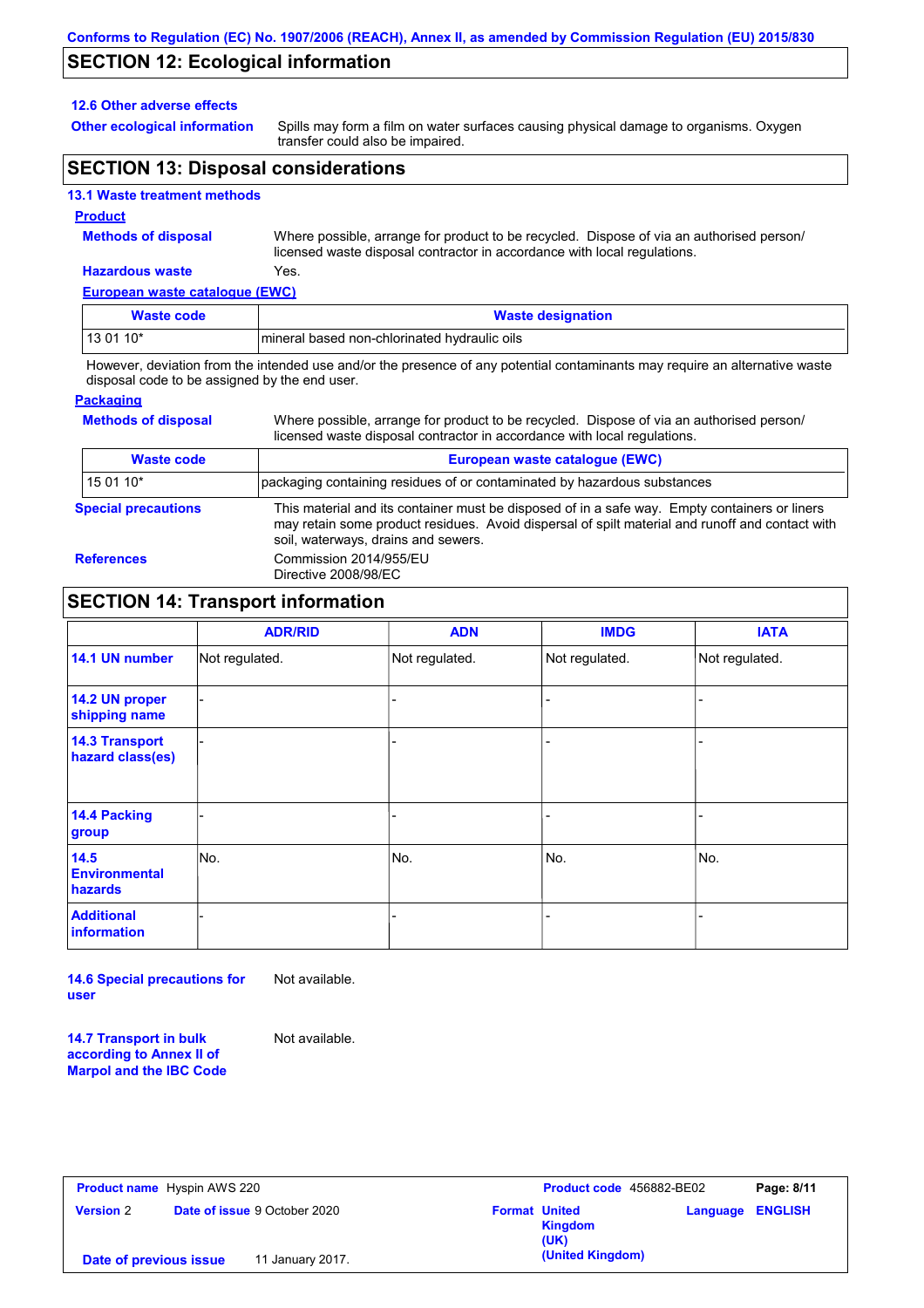# **SECTION 15: Regulatory information**

|                                                                 | 15.1 Safety, health and environmental regulations/legislation specific for the substance or mixture                            |
|-----------------------------------------------------------------|--------------------------------------------------------------------------------------------------------------------------------|
| EU Regulation (EC) No. 1907/2006 (REACH)                        |                                                                                                                                |
| Annex XIV - List of substances subject to authorisation         |                                                                                                                                |
| <b>Annex XIV</b>                                                |                                                                                                                                |
| None of the components are listed.                              |                                                                                                                                |
| <b>Substances of very high concern</b>                          |                                                                                                                                |
| None of the components are listed.                              |                                                                                                                                |
| <b>Other regulations</b>                                        |                                                                                                                                |
| <b>REACH Status</b>                                             | The company, as identified in Section 1, sells this product in the EU in compliance with the<br>current requirements of REACH. |
| <b>United States inventory</b><br>(TSCA 8b)                     | All components are active or exempted.                                                                                         |
| <b>Australia inventory (AICS)</b>                               | All components are listed or exempted.                                                                                         |
| <b>Canada inventory</b>                                         | All components are listed or exempted.                                                                                         |
| <b>China inventory (IECSC)</b>                                  | All components are listed or exempted.                                                                                         |
| <b>Japan inventory (ENCS)</b>                                   | All components are listed or exempted.                                                                                         |
| <b>Korea inventory (KECI)</b>                                   | All components are listed or exempted.                                                                                         |
| <b>Philippines inventory</b><br>(PICCS)                         | All components are listed or exempted.                                                                                         |
| <b>Taiwan Chemical</b><br><b>Substances Inventory</b><br>(TCSI) | All components are listed or exempted.                                                                                         |
| Ozone depleting substances (1005/2009/EU)                       |                                                                                                                                |
| Not listed.                                                     |                                                                                                                                |
| Prior Informed Consent (PIC) (649/2012/EU)                      |                                                                                                                                |
| Not listed.                                                     |                                                                                                                                |
| <b>EU - Water framework directive - Priority substances</b>     |                                                                                                                                |
| Mone of the components are listed.                              |                                                                                                                                |
| <b>Seveso Directive</b>                                         |                                                                                                                                |
| This product is not controlled under the Seveso Directive.      |                                                                                                                                |

| <b>15.2 Chemical safety</b> | A Chemical Safety Assessment has been carried out for one or more of the substances within  |
|-----------------------------|---------------------------------------------------------------------------------------------|
| assessment                  | this mixture. A Chemical Safety Assessment has not been carried out for the mixture itself. |

# **SECTION 16: Other information**

|                                                         | Inland Waterway<br>ADR = The European Agreement concerning the International Carriage of Dangerous Goods by |                      |                          |          |                |
|---------------------------------------------------------|-------------------------------------------------------------------------------------------------------------|----------------------|--------------------------|----------|----------------|
|                                                         |                                                                                                             |                      |                          |          |                |
|                                                         | Road                                                                                                        |                      |                          |          |                |
|                                                         | $ATE = Acute Toxicity Estimate$                                                                             |                      |                          |          |                |
|                                                         | <b>BCF</b> = Bioconcentration Factor                                                                        |                      |                          |          |                |
|                                                         | CAS = Chemical Abstracts Service                                                                            |                      |                          |          |                |
|                                                         | CLP = Classification, Labelling and Packaging Regulation [Regulation (EC) No. 1272/2008]                    |                      |                          |          |                |
|                                                         | CSA = Chemical Safety Assessment                                                                            |                      |                          |          |                |
|                                                         | CSR = Chemical Safety Report                                                                                |                      |                          |          |                |
|                                                         | DMEL = Derived Minimal Effect Level                                                                         |                      |                          |          |                |
|                                                         | DNEL = Derived No Effect Level                                                                              |                      |                          |          |                |
|                                                         | EINECS = European Inventory of Existing Commercial chemical Substances                                      |                      |                          |          |                |
|                                                         | ES = Exposure Scenario<br>EUH statement = CLP-specific Hazard statement                                     |                      |                          |          |                |
|                                                         | EWC = European Waste Catalogue                                                                              |                      |                          |          |                |
|                                                         | GHS = Globally Harmonized System of Classification and Labelling of Chemicals                               |                      |                          |          |                |
|                                                         | IATA = International Air Transport Association                                                              |                      |                          |          |                |
|                                                         | IBC = Intermediate Bulk Container                                                                           |                      |                          |          |                |
|                                                         | IMDG = International Maritime Dangerous Goods                                                               |                      |                          |          |                |
|                                                         | LogPow = logarithm of the octanol/water partition coefficient                                               |                      |                          |          |                |
|                                                         | MARPOL = International Convention for the Prevention of Pollution From Ships, 1973 as                       |                      |                          |          |                |
|                                                         | modified by the Protocol of 1978. ("Marpol" = marine pollution)                                             |                      |                          |          |                |
|                                                         | OECD = Organisation for Economic Co-operation and Development                                               |                      |                          |          |                |
| <b>Product name</b> Hyspin AWS 220                      |                                                                                                             |                      | Product code 456882-BE02 |          | Page: 9/11     |
| <b>Version 2</b><br><b>Date of issue 9 October 2020</b> |                                                                                                             | <b>Format United</b> |                          | Language | <b>ENGLISH</b> |
|                                                         |                                                                                                             |                      | <b>Kingdom</b>           |          |                |
|                                                         |                                                                                                             |                      | (UK)                     |          |                |
| Date of previous issue                                  | 11 January 2017.                                                                                            |                      | (United Kingdom)         |          |                |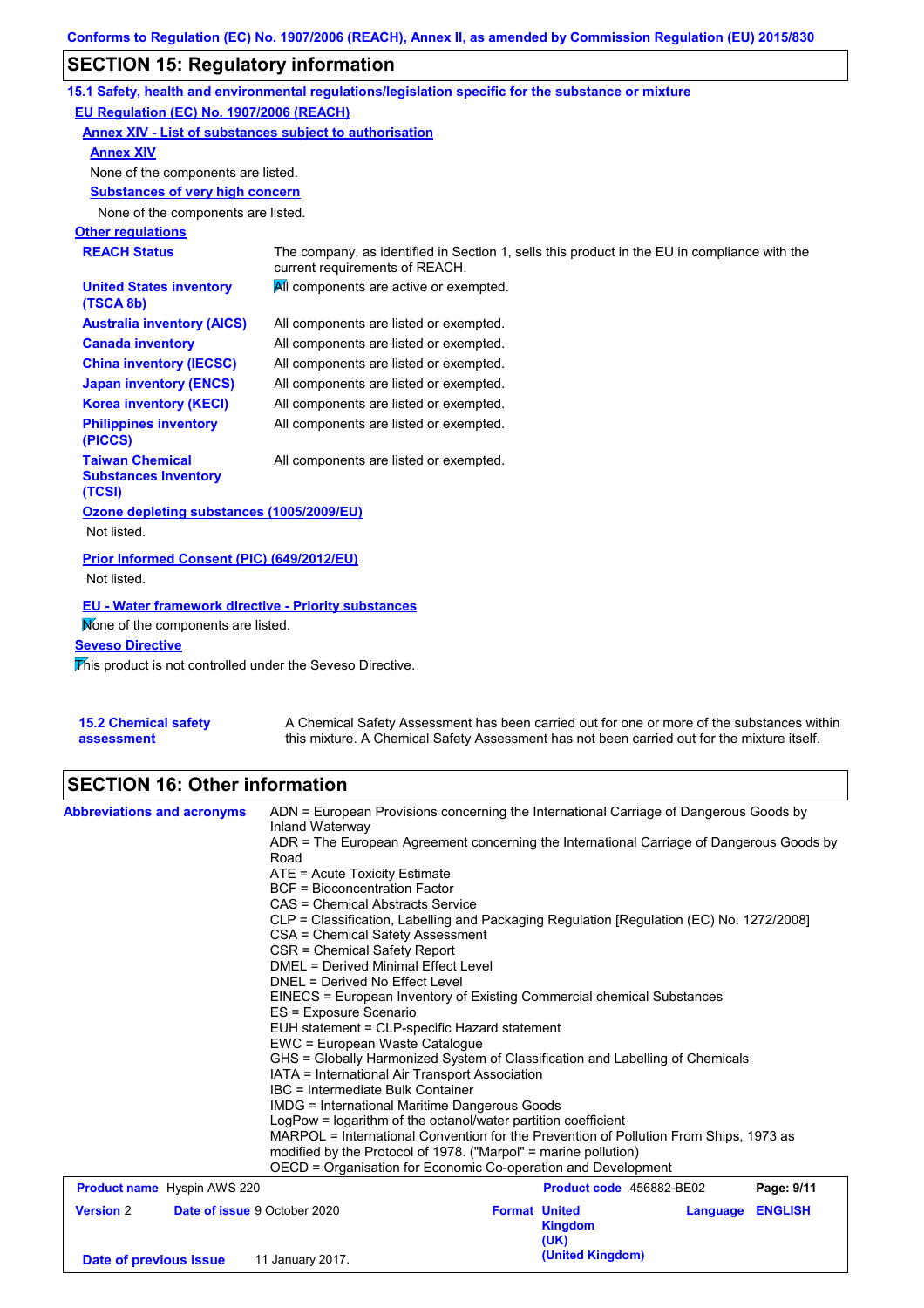### **SECTION 16: Other information**

PBT = Persistent, Bioaccumulative and Toxic PNEC = Predicted No Effect Concentration REACH = Registration, Evaluation, Authorisation and Restriction of Chemicals Regulation [Regulation (EC) No. 1907/2006] RID = The Regulations concerning the International Carriage of Dangerous Goods by Rail RRN = REACH Registration Number SADT = Self-Accelerating Decomposition Temperature SVHC = Substances of Very High Concern STOT-RE = Specific Target Organ Toxicity - Repeated Exposure STOT-SE = Specific Target Organ Toxicity - Single Exposure TWA = Time weighted average UN = United Nations UVCB = Complex hydrocarbon substance VOC = Volatile Organic Compound vPvB = Very Persistent and Very Bioaccumulative Varies = may contain one or more of the following 64741-88-4 / RRN 01-2119488706-23, 64741-89-5 / RRN 01-2119487067-30, 64741-95-3 / RRN 01-2119487081-40, 64741-96-4/ RRN 01-2119483621-38, 64742-01-4 / RRN 01-2119488707-21, 64742-44-5 / RRN 01-2119985177-24, 64742-45-6, 64742-52-5 / RRN 01-2119467170-45, 64742-53-6 / RRN 01-2119480375-34, 64742-54-7 / RRN 01-2119484627-25, 64742-55-8 / RRN 01-2119487077-29, 64742-56-9 / RRN 01-2119480132-48, 64742-57-0 / RRN 01-2119489287-22, 64742-58-1, 64742-62-7 / RRN 01-2119480472-38, 64742-63-8, 64742-65-0 / RRN 01-2119471299-27, 64742-70-7 / RRN 01-2119487080-42, 72623-85-9 / RRN 01-2119555262-43, 72623-86-0 / RRN 01-2119474878-16, 72623-87-1 / RRN 01-2119474889-13

#### **Procedure used to derive the classification according to Regulation (EC) No. 1272/2008 [CLP/GHS]**

| <b>Classification</b>                                  |                            | <b>Justification</b> |  |  |
|--------------------------------------------------------|----------------------------|----------------------|--|--|
| Not classified.                                        |                            |                      |  |  |
| <b>Full text of abbreviated H</b><br><b>statements</b> | Not applicable.            |                      |  |  |
| <b>Full text of classifications</b><br>[CLP/GHS]       | Not applicable.            |                      |  |  |
| <b>History</b>                                         |                            |                      |  |  |
| Date of issue/ Date of<br><b>revision</b>              | 09/10/2020.                |                      |  |  |
| Date of previous issue                                 | 11/01/2017.                |                      |  |  |
| <b>Prepared by</b>                                     | <b>Product Stewardship</b> |                      |  |  |

#### **Indicates information that has changed from previously issued version.**

#### **Notice to reader**

All reasonably practicable steps have been taken to ensure this data sheet and the health, safety and environmental information contained in it is accurate as of the date specified below. No warranty or representation, express or implied is made as to the accuracy or completeness of the data and information in this data sheet.

The data and advice given apply when the product is sold for the stated application or applications. You should not use the product other than for the stated application or applications without seeking advice from BP Group.

It is the user's obligation to evaluate and use this product safely and to comply with all applicable laws and regulations. The BP Group shall not be responsible for any damage or injury resulting from use, other than the stated product use of the material, from any failure to adhere to recommendations, or from any hazards inherent in the nature of the material. Purchasers of the product for supply to a third party for use at work, have a duty to take all necessary steps to ensure that any person handling or using the product is provided with the information in this sheet. Employers have a duty to tell employees and others who may be affected of any hazards described in this sheet and of any precautions that should be taken. You can contact the BP Group to ensure that this document is the most current available. Alteration of this document is strictly prohibited.

|                        | <b>Product name</b> Hyspin AWS 220  |                      | <b>Product code</b> 456882-BE02 |          | Page: 10/11    |
|------------------------|-------------------------------------|----------------------|---------------------------------|----------|----------------|
| <b>Version 2</b>       | <b>Date of issue 9 October 2020</b> | <b>Format United</b> | <b>Kingdom</b><br>(UK)          | Language | <b>ENGLISH</b> |
| Date of previous issue | 11 January 2017.                    |                      | (United Kingdom)                |          |                |